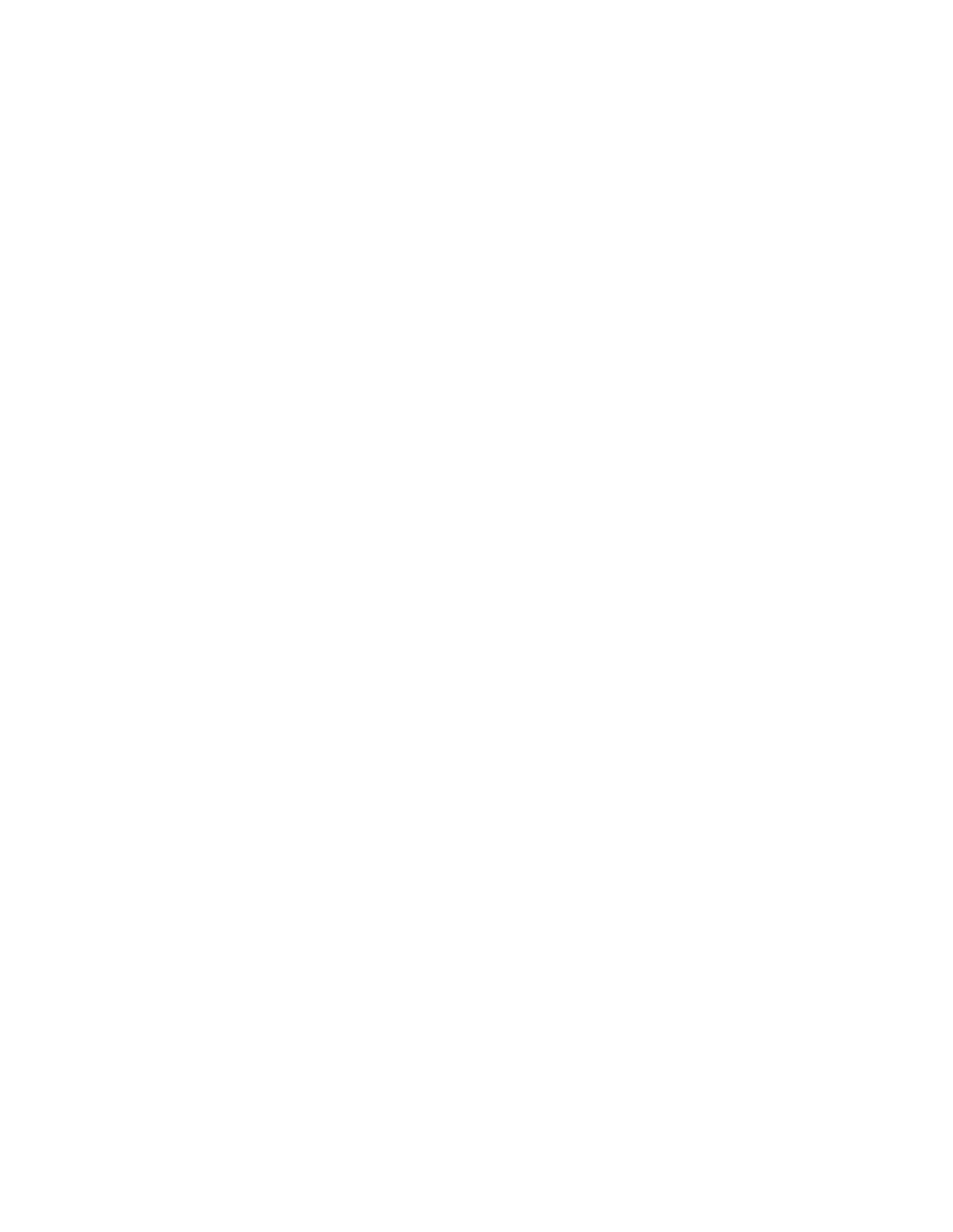### **HILL, Justice**.

[¶1] Appellant, Abdullah Kru Amin (Amin), seeks review of the district court's order denying his motion which he denominated "Motion for Illegal Sentence Rule 35(a)." The district court also denied Amin's motions to proceed in forma pauperis and for appointment of counsel. Amin asks that we appoint an attorney to represent him in this appeal. We will affirm the order of the district court and we decline to appoint counsel for Amin in these proceedings.

### **ISSUES**

[¶2] Amin's brief is not in the form required by W.R.A.P. 7.01. However, we discern from his brief the following issues:

1. Is Amin under an illegal sentence?

2. Do his sentences constitute a violation of the Double Jeopardy Clause of the Unites States Constitution and/or the Wyoming Constitution?

- 3. Is the habitual criminal statute unconstitutional?
- 4. Has Amin been denied due process of law?
- 5. Do the sentences imposed on Amin constitute cruel and unusual punishment?

 Amin also asks this Court to appoint counsel for him in this appeal.

The State articulates the issue in this terse statement: "Did the district court err in denying [Amin's] motions?"

## **FACTS AND PROCEEDINGS**

[¶3] In 1990 Amin was convicted of kidnapping and aggravated assault. These crimes arose out of an incident at the Wyoming State Penitentiary wherein he and another inmate attacked penitentiary employees and held them as hostages. Amin was also found by the jury to be an habitual criminal. *Amin v. State*, 811 P.2d 255 (Wyo. 1991); also see *Amin v. State*, 695 P.2d 1021 (Wyo. 1985); and *Amin v. State*, 774 P.2d 597 (Wyo. 1989). Amin was sentenced to two concurrent life sentences for the crimes committed while in the penitentiary, and those sentences were made to be served consecutive to other sentences already imposed in the older cases.